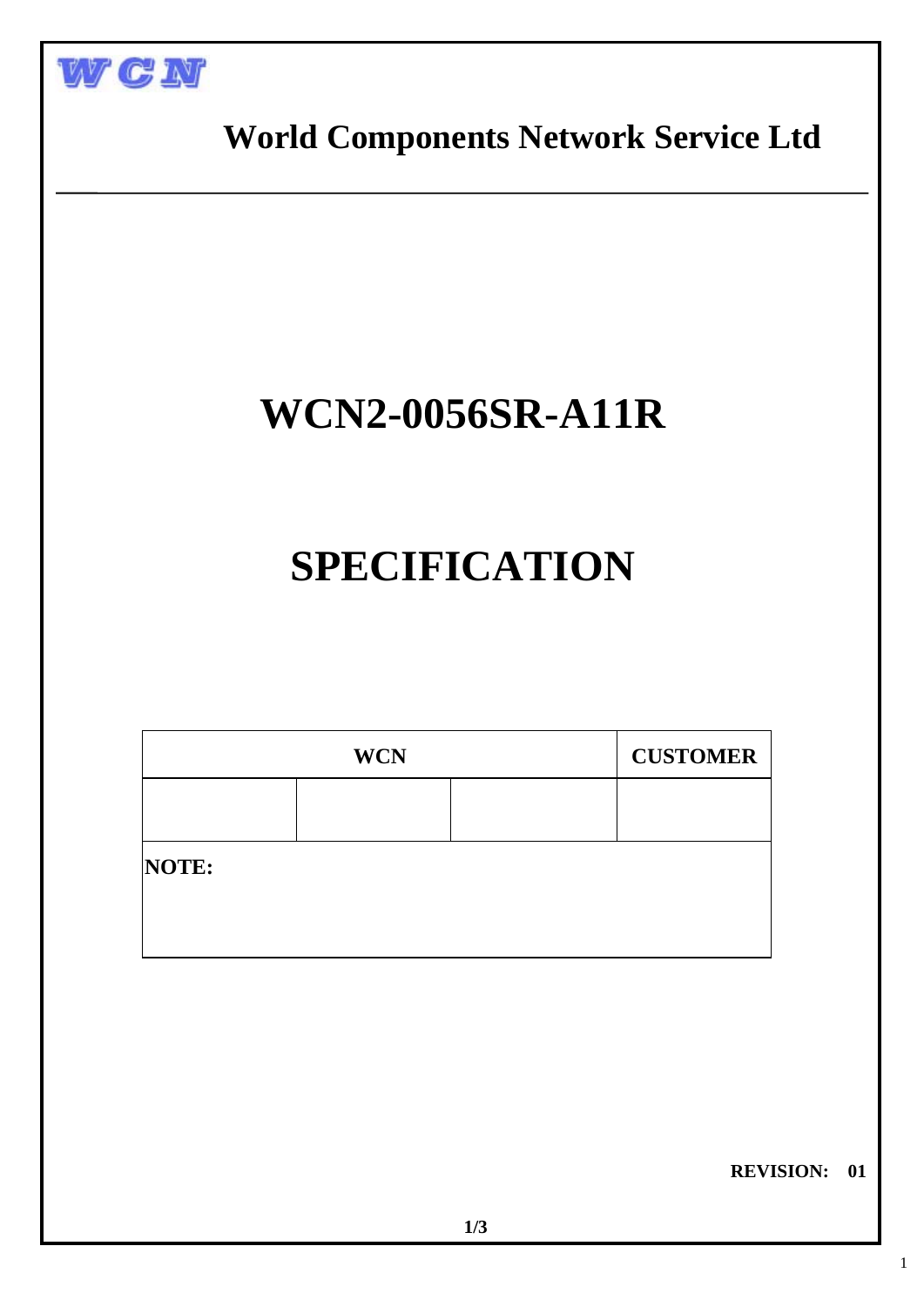

I

# **World Components Network Service Ltd** Outer Dimension: